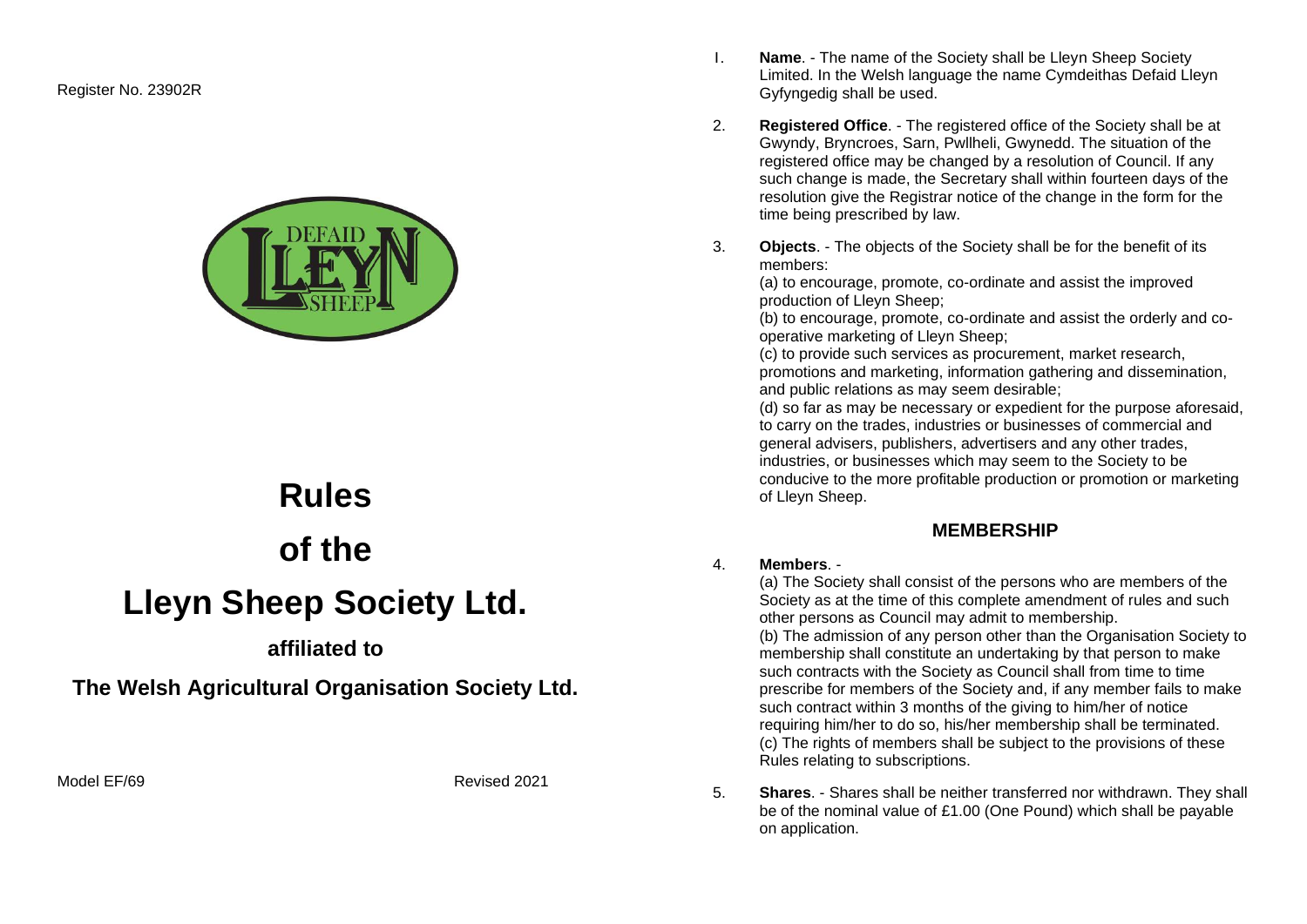6. **Shares to be held by members**. - Every member shall hold one share and only one share, which shall be forfeited on cessation of membership from whatever cause.

A share may be held by two or more persons jointly, any one of whom may give a valid receipt for any interest, dividend, or bonus payable in respect thereof. All notices relating to such share given to the one appointed by notice in writing by all the joint holders or, in default of such notice, to the one whose name stands first in the register, shall be and be deemed to be properly given.

7. **Division of profits**. - After setting aside to reserve, or to the wiping out of any accumulated loss out of the net profits from the business of the Society in any year, so much of the remaining profits as the members of the Society may by ordinary resolution in Annual General Meeting decide, not exceeding the amount recommended by Council, shall be divided amongst the members of the Society as on the last day of the preceding financial year. Such division shall be made in proportion to the use made by the members of the facilities provided by the Society during the previous year or previous 3 years, as the members of the Society may by ordinary resolution in Annual General Meeting decide, not exceeding the amount recommended by Council. Use of facilities shall be calculated on the basis of the amounts payable by members during the previous year or previous 3 years in accordance with the contract in force between the Society and members at that time. No interest or dividend shall be payable on shares of the Society.

## **LOANS AND INVESTMENTS**

8. **Loans**. - Deposits shall not be taken either from members or nonmembers. The Society may obtain loans and issue loan stock on such security, if any, and such terms of repayment, and may secure the payment of any trading debt or the repayment of any money borrowed in such manner as Council may think fit, provided that (a) the amount of any overdraft or loan obtained from the Society's bankers at any time shall not exceed Twenty Thousand Pounds or, with the authority of a General Meeting, Forty Thousand Pounds; (b) the amount of monies borrowed otherwise than by way of overdraft or loan from the Society's bankers and for the time being remaining undischarged shall not exceed twice the then issued capital of the Society or, with the authority of a General Meeting, five times the then issued capital of the Society;

(c) save as provided in paragraph (d) hereof the rate of interest shall not exceed seven and a half per cent per annum, or two per cent above the base lending rate of the Bank of England, whichever is the higher;

(d) the limitation laid down by paragraph (c) hereof shall not apply to money borrowed from the Society's bankers or from any finance house or other institution approved by resolution of the Council of the Organisation Society.

9. **Investments**. - Council may invest any funds of the Society (a) in narrow-range or wider-range investments as defined in Section I (4) of the Trustee Act, 2000; (b) in any security authorised by Section 27 of the Act;

(c) in any other security in which societies of a class or description to which the Society belongs are for the time being authorised to invest their funds;

but not otherwise.

## **POWERS, NAME AND SEAL**

#### 10. **Powers**. -

(a) The Society shall have full power to do all things necessary or expedient for the accomplishment of its Objects including the power to deal in any way with land or buildings.

(b) Without prejudice to the generality of paragraph (a) hereof, the Society shall have power to require any member, as a condition of receiving service of any particular kind from the Society, to enter into a contract limiting the member's right to seek service of that kind elsewhere.

(c) Nothing in these Rules shall authorise the Society to take part in its corporate capacity in any parliamentary, county council, municipal or other local government election, nor shall any political or sectarian discussion be permitted at any General Meeting or any meeting of Council.

- 11. **Use of Name**.- The registered name of the Society shall be kept painted or affixed on the outside of every office or place in which the business of the Society is carried on, in a conspicuous position, in letters easily legible, and shall be engraved in legible characters on its seal, and shall be mentioned in legible characters in all business letters of the Society, notices, advertisements, and other official publications of the Society, and in all bills of exchange, promissory notes, endorsements, cheques and orders for money or goods purporting to be signed by or on behalf of the Society, and in all bills, invoices, receipts and letters of credit of the Society.
- 12. **Seal**. The Society's seal shall be engraved and of steel. It shall bear the Society's name in legible characters and shall be kept in the custody of the Secretary or such other officer as Council may direct. It shall not be impressed on any document save as directed by a resolution of Council or of the Society in General Meeting which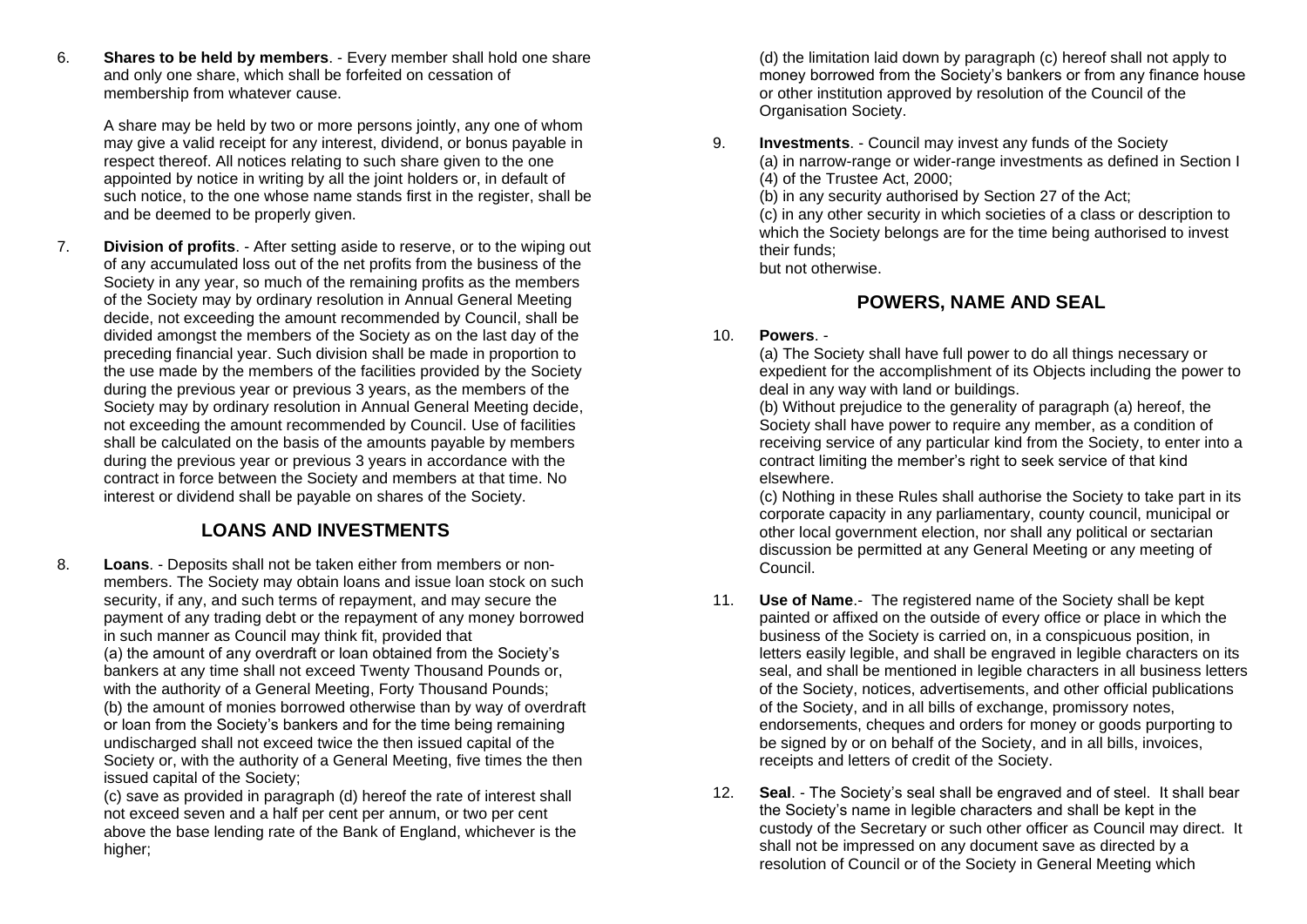resolution shall be recorded in the minutes of the meeting concerned. The impression of the seal on any document shall be attested by the signatures of two members of Council and the Secretary.

## **CODE OF CONDUCT AND DISCIPLINARY PROCEDURE**

#### 13. **Code of Conduct and Disciplinary Procedure. –**

(a) The Society will publish from time to time (1) a Code of Conduct and (2) Disciplinary Procedures drawn up by the Council which summarise the standards to which members are expected to conform. (b) The conduct of members of the Society will be governed by the Code of Conduct. If any member shall be accused of conduct detrimental to the Society, or it is alleged that he/she is in breach of the Code, the Council shall investigate the allegation and, if necessary, initiate the Disciplinary Procedures.

## **CESSATION OF MEMBERSHIP**

- 14. **Cessation of Membership**. The membership of any member shall cease if he/she is expelled, resigns or dies, or if his/her subscription or any part thereof shall be in arrear for more than three months, whether or not any demand shall have been made for the payment thereof.
- 15. **Expulsion of Members**. If a member is expelled from the Society, his/her share shall be cancelled.
- 16. **Resignation of Members**. A member may resign from the Society by written notice sent to the Society at its registered office at any time. Such resignation shall take effect immediately, but shall not relieve the member from the obligation to pay any subscription which has already become due.
- 17. **Subscription**. Every member shall, by the 1st January after the Annual General Meeting, pay to the Society such subscription (if any) not exceeding £1000 (One Thousand Pounds) as the Society at such Annual General Meeting shall determine. A member who has not paid his/her subscription within twenty-one days after it has become due shall be considered in arrear, and a member whose subscription is in arrear shall not be entitled to speak or vote at any General Meeting.

## **REGISTRATION**

#### 18. **Register of Members**. -

(1) The Society shall keep at its registered office a register of members and enter therein the following particulars:

(a) the names, email addresses, postal addresses and other contact details of the members;

(b) a statement of the number of shares held by each member and of the amount paid or agreed to be considered as paid on the shares of each member;

(c) the date at which each person was entered in the register as a member, and the date at which each person ceased to be a member; (d) the names, email addresses and postal addresses of the officers of the Society, with the offices held by them respectively, and the dates on which they assumed office.

#### (2) The Society shall either

(a) keep at its office a duplicate register containing the particulars specified in clauses (a), (c), and (d) of paragraph (1) of this Rule, or (b) so construct the Register that it is possible to open to inspection the particulars specified in clauses (a), (c) and (d) of paragraph (1) of this Rule without opening to inspection the particulars specified in clause (b) thereof.

(3) Every member shall at the time of his/her becoming a member notify the Society in writing of his/her address, email address and other contact details, and subsequently of any change therein.

## **GENERAL MEETINGS**

- 19. **Annual General Meeting**. The Annual General Meeting shall be held at such time and place as Council shall determine, provided that not more than fifteen months shall elapse between the date of one Annual General Meeting and that of the next. The business to be done at the Annual General Meeting shall be the receipt of the Report of Council, and the Income and Expenditure account for the preceding financial year; the appointment of the President and Vice-President, the members of Council, and the Auditor/Independent Examiner; and such other business as may be specified in the notice calling the meeting.
- 20. **Special General Meeting**. A Special General Meeting shall be called by the Secretary upon the direction of Council or of the Society in General Meeting or upon the receipt by him/her of a requisition signed by or on behalf of not less than 3% of the total membership, which requisition shall specify the business it is proposed to transact at such meeting. If the Secretary shall fail to convene a Special General Meeting within twenty-one days after delivery to him/her of a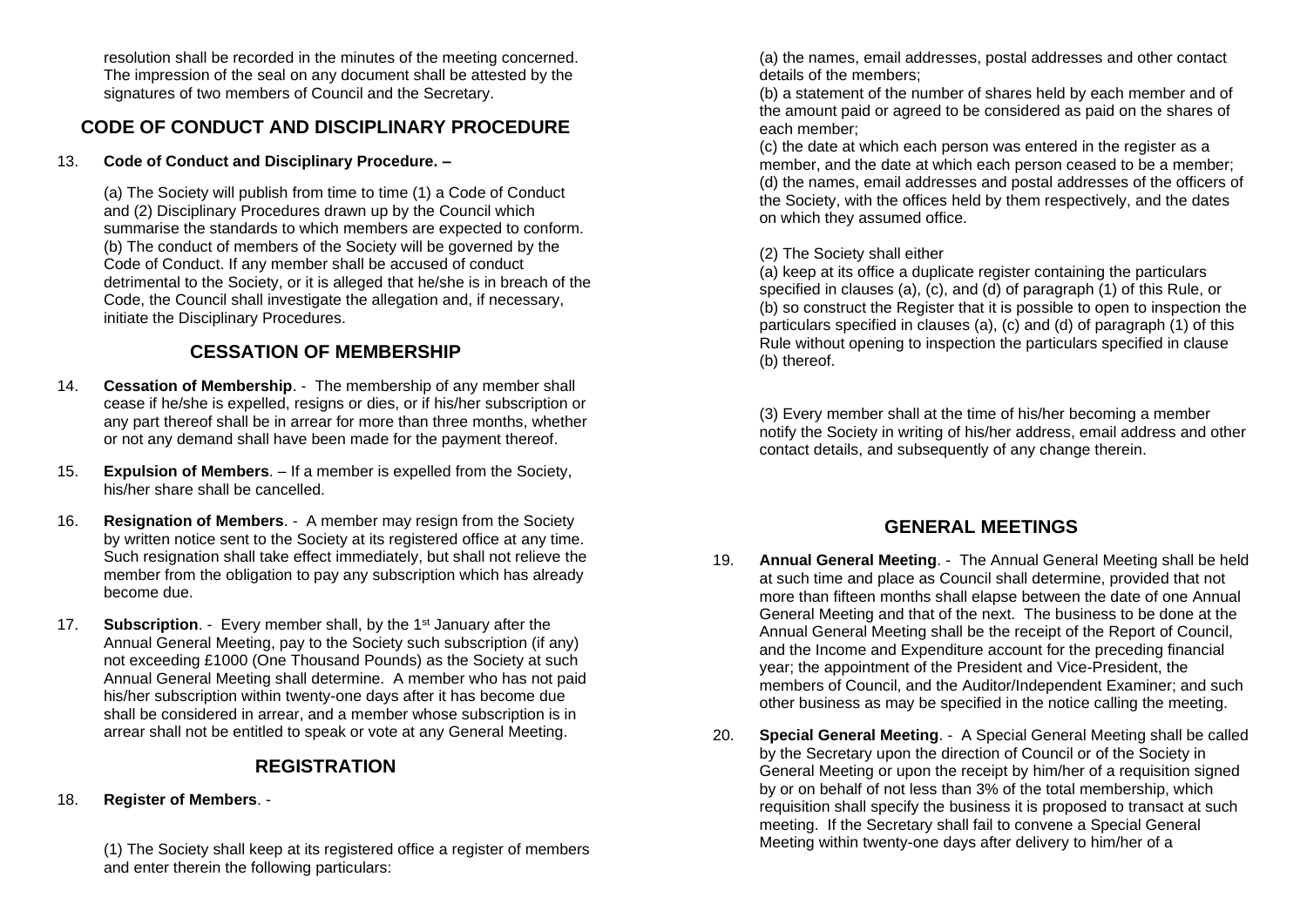requisition, any ten of the members signing such requisition may convene such meeting by giving due notice thereof.

21. **Convening of Meetings**. - Save as otherwise provided by these Rules, every General Meeting shall be convened by written notice, given not less than twenty-one days before the date fixed for such meeting and specifying the time and place thereof and the business intended to be transacted thereat, sent to the email address provided by the member, left at or posted to the registered address of every member provided that:

(i) the accidental non-receipt of such notice by any particular member shall not invalidate the proceedings at any General Meeting;

(ii) a General Meeting not so convened shall be deemed to have been duly convened if all members of the Society are present thereat and agree that it shall be deemed to have been so convened;

(iii) notice shall be deemed to have been properly given to the joint holders of a share or shares if sent to the email address provided by the member, left at or posted to the registered address of the holder first named in the register.

- 22. **Conduct of General Meetings**. At any General Meeting the President or, if he/she be not present or be unwilling to preside, the Vice-President, or if he/she be not present or be unwilling to preside, a person elected by such General Meeting for the purpose shall preside. Except on the election of officers, voting on any matter shall be by show of hands unless ten members (either before any vote is taken on the matter or after the declaration of the result of a vote by show of hands) require that a vote be taken by ballot, when the vote shall be taken by ballot in a manner directed by the chair of the meeting. The Society in General Meeting may from time to time make Standing Orders governing the proceedings at General Meeting, provided that nothing contained in any orders shall authorise the transaction at any Special General Meeting of any business other than that specified in the notice calling such meeting.
- 23. **Voting at General Meetings**. Save as provided in Rule 17, each member shall have one vote on any matter at any General Meeting. In the case of joint holders of a share, the vote of the person tendering the vote should be the one appointed by notice in writing by all the joint holders or, in default of such notice, to the one whose name stands first in the register. The chair of any General Meeting may exercise any vote to which he/she may be entitled as a member or as the proxy or representative of a member, and when the votes cast in any matter are equal, he/she shall exercise a casting vote.
- 24. **Voting by Proxy**. Any member of the Society may appoint a person (whether a member of the Society or not) to attend any meeting of the

Society as his/her proxy and to speak and vote on his/her behalf. Every such appointment shall be in writing signed by the member making it and shall on demand be produced by the proxy to the Secretary or a person authorised by him/her before the authority given by it is exercised. No person shall act as proxy for more than one member. In the calculation of a quorum or of the number of persons demanding a poll, a member of the Society who is also a proxy shall be counted only once.

- 25. **Quorum at General Meetings**. Unless a larger quorum shall have been determined by a previous General Meeting, a quorum at General Meetings shall consist of 3% of the total membership of the Society. If no quorum has been obtained before the expiry of one hour from the time fixed for the General Meeting, such General Meeting shall stand adjourned. If such General Meeting be a Special General Meeting called on the requisition of members it shall be absolutely dissolved. Notice of adjournment or dissolution shall be given to every member in the same manner as notice of a General Meeting, together with details of any rescheduled General Meeting, such rescheduling to be agreed by Council.
- 26. **Representation at General Meetings**. Any society or company being a member shall be deemed to be present at any General Meeting if it is represented thereat by any officer or member of such society or company appointed for the purpose in such manner and form as Council shall from time to time prescribe, and such officer or member may vote and otherwise act for such society or company at such General Meeting as if he/she were the holder of the share or shares held by such society or company. The Society in General Meeting may make regulations to permit the attendance at General Meetings of more than one representative of any society or company being a member, provided that only one vote shall be cast on any matter on behalf of such society or company, and that for the purpose of determining whether a quorum is present the attendance of any number of representatives of any one society or company shall be reckoned as the attendance of one member. If any such regulations are made, they shall provide for the designation by such society or company of one of its representatives to cast the vote of such society or company on any matter.

## **OFFICERS**

27. **Officers**. - The Officers of the Society shall be the President, the Vice-President, Chair, Secretary and the members of Council. In addition to the chairperson, the Council shall appoint other Officers as they may from time to time decide. These Officers shall have such duties and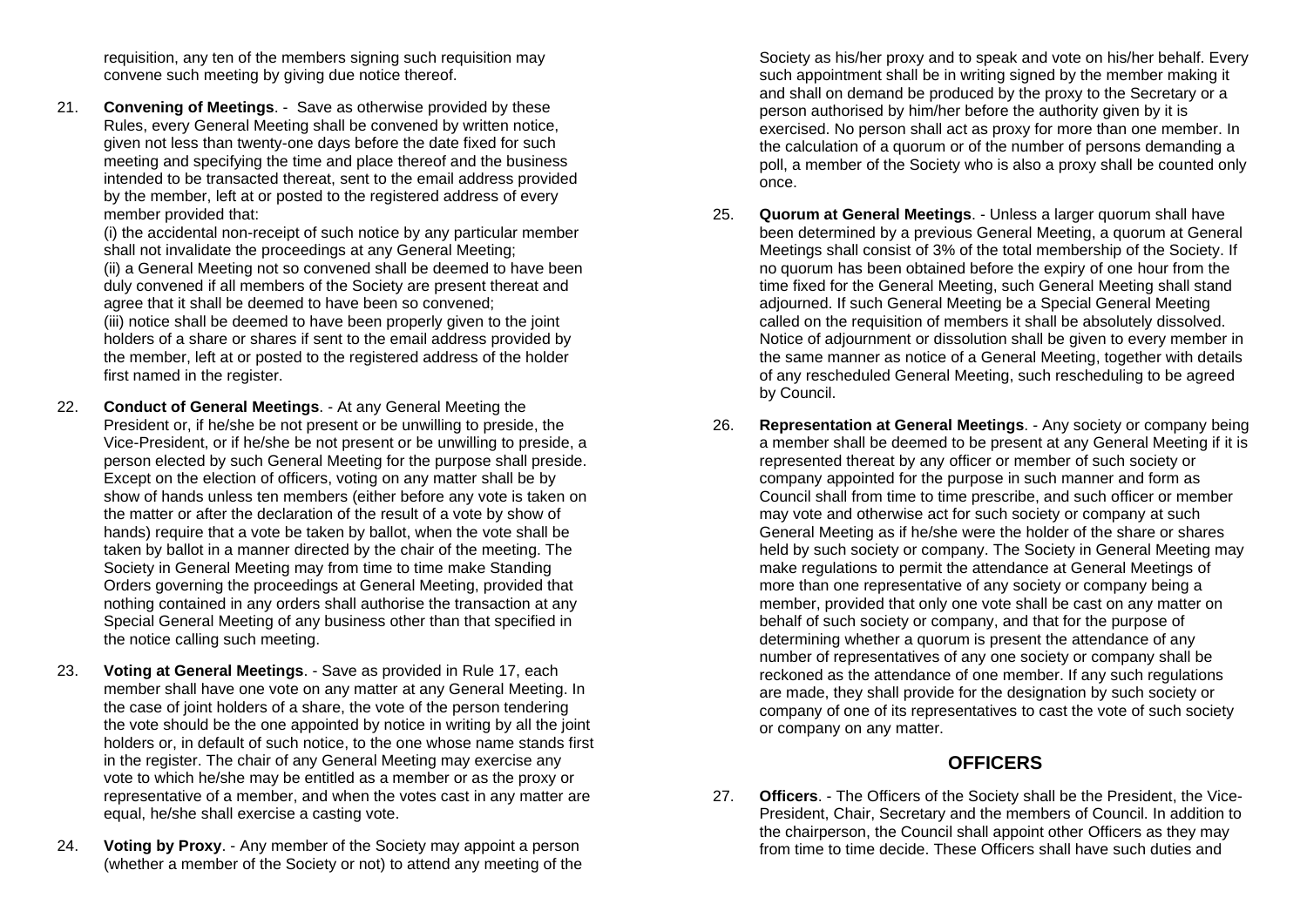rights as may be bestowed on them by the Council or by law and any Officer appointed may be removed by the Council.

- 28. **President and Vice-President** The President and Vice-President shall be elected by the Society at its Annual General Meeting. They shall be members of Council ex officio and shall hold office until the next Annual General Meeting and shall be eligible for re-election.
- 29. **Council of Management**  The Society shall have a Council of Management called the Council which shall conduct the business of the Society. The Council shall consist of such number of members appointed by the Society in Annual General Meeting, having such qualifications and retiring at such times and in such order as the Society in General Meeting shall from time to time determine; provided that no such determination shall be made at any General Meeting unless the notice of such General Meeting specifies such determination as part of the business to be transacted thereat. Every such determination shall take effect at the Annual General Meeting next following the General Meeting at which the said determination was made.

Council shall have power at any time to appoint any member to be an additional member of Council; provided that the total number of such additional members serving as members of Council at any one time shall not exceed three. Such members shall attend meetings of Council but shall not be entitled to vote thereat. Every such additional member shall retire from office at the Annual General Meeting next following his/her appointment, and shall then be eligible for election to Council.

- 30. **Casual Vacancies**. Any casual vacancy in the membership of Council may be filled by Council, provided that no casual vacancy arising more than nine months after the date of the last preceding Annual General Meeting shall be so filled unless Council resolves that by reason of the reduction in the number of members Council is not able to fulfil its functions. Every person appointed to fill a casual vacancy shall retire from office at the Annual General Meeting next following his/her appointment and shall then be eligible for election to Council.
- 31. **Cessation of Membership of Member of Council**. A person shall cease to be a member of Council if –

(a) he/she is absent from three successive meetings of Council or four meetings of Council over a two-year period without the consent of Council as expressed by a resolution recorded in the minutes; *or* (b) he/she becomes a business competitor of the Society as defined in Rule 4(b);

(c) he/she is removed from office as a result of Disciplinary Procedures (Rule 13);

```
or
```
(e) he/she resigns.

Any member may be removed from office by two-thirds of the votes cast at a Special General Meeting, of which notice, specifying the intention to propose his/her removal, shall have been duly given not less than twenty-one days before the date fixed for such meeting.

- 32. **Remuneration and Expenses**. Any member of Council may be paid such reasonable expenses incurred by him/her in connection with his/her office as Council may determine, and such remuneration for his/her service as the Society in General Meeting may direct.
- 33. **Powers of Council**.- Subject to the provisions of these Rules, Council shall have full power to do all things which may be necessary for the due conduct of the Society's business but Council shall have no power to dispose of the Society's business, or any part thereof, except in pursuance of a direction given by the votes of two-thirds of the members present and voting at a Special General Meeting of which written notice, specifying the part of the business of which it is proposed to dispose, shall have been emailed, left at or posted to the registered address of every member not less than twenty one days before the date fixed for such meeting. The foregoing limitation shall not affect or limit the powers conferred on Council by Rule 8 and shall not operate to prevent the sale of any investment or tangible asset of the Society unless such sale would have the effect of precluding the Society from carrying on business in the same manner or within the same areas as it was carrying on business before such sale.
- 34. **Secretary**. Council shall appoint and may remove a Secretary who shall perform such duties as are imposed on him/her by these Rules and such other duties as Council may assign to him/her or as may be required to be performed by him/her by law, and shall receive such remuneration and allowances as Council shall assign to him/her. He/she shall attend the meetings of Council but shall not be entitled to vote thereat if he/she be not a member of Council.
- 35. **Other Employees/ Subcontractors**. Council shall appoint and may remove such other employees/subcontractors as it shall think necessary and expedient and shall determine their duties and the remuneration and allowances to be paid to them. Council may delegate the powers given to it by this Rule to such person or persons to such extent and subject to such conditions as it shall think fit. Such person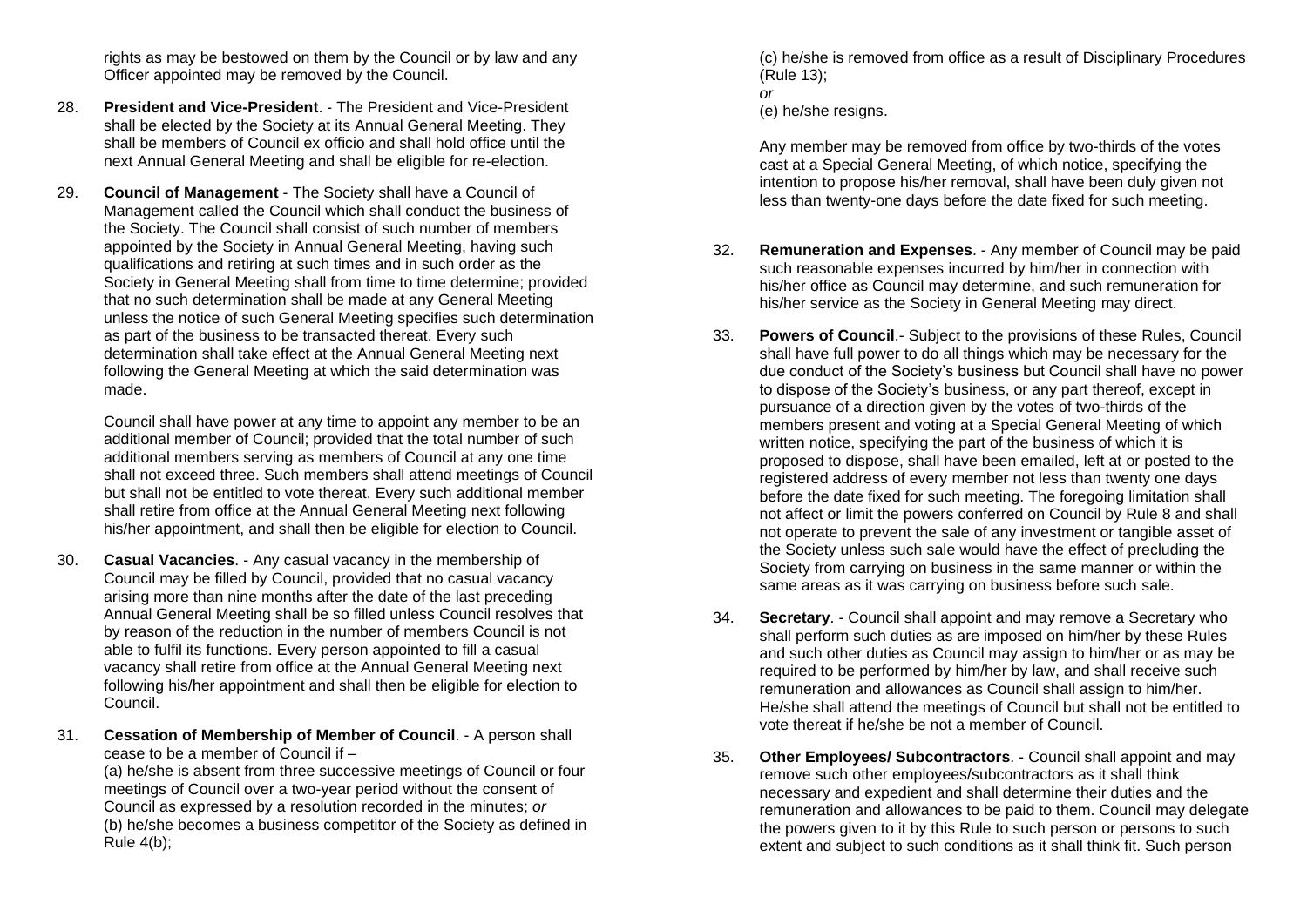or persons may attend the meetings of Council but shall not be entitled to vote thereat if he/she be not a member of Council.

- 36. **Conduct of Meetings of Council**. Council shall appoint and may remove its own Chair and Vice-Chair, one of whom shall preside at all meetings of Council. If the Chair be not present or be unwilling to preside at any meeting of Council, and if the Vice-Chair be not present or be unwilling to preside, the members present shall appoint one of their number to preside thereat. All matters shall be decided by a majority of votes, and if the votes cast in any matter are equal, the chair of the meeting shall exercise a casting vote in addition to any vote which he/she may have exercised as a member of Council.
- 37. **Meetings of Council**. The Secretary may call a meeting of Council at any time, and shall do so at the request of the Chair of Council or the President or upon the receipt by him/her of a requisition signed by not less than five members of Council.
- 38. **Quorum at Meetings of Council**. The Society in General Meeting may appoint a quorum, not being less than five members, for meetings of Council. In default of such appointment a quorum shall consist of five members.
- 39. **Sub-committees**. Council may appoint special sub-committees consisting of one or more members of Council together with such other persons as it shall think fit, and shall determine their terms of reference, membership and the time for which the sub-committee will operate. Such matters will be reviewed by Council from time to time. No such sub-committee shall have executive powers except so far as such powers are specified in their terms of reference.

## **ASSOCIATION WITH THE ORGANISATION SOCIETY**

- 40. **Membership of the Organisation Society**. The Society is a member of the Welsh Agricultural Organisation Society, having one share, and has undertaken to pay to the Organisation Society (until the expiry of any notice of resignation duly given in accordance with the Rules of the Organisation Society) such subscriptions as shall from time to time be prescribed by the Organisation Society in General Meeting.
- 41. **Allotment of Share to the Organisation Society**.- The adoption of these Rules shall constitute an undertaking to allot immediately to the Organisation Society (if the Organisation Society does not already hold a fully-paid ordinary share in the Society) one such share, and accordingly the name of the Organisation Society shall be entered in the register, the Organisation Society shall be admitted to all the

privileges of membership, whether or not such share shall have been allotted, and written notice of every General Meeting shall be emailed, left at or posted to the registered office of the Organisation Society.

## **AUDIT, ACCOUNTS, RETURNS**

#### 42. **Audit**. -

The members shall vote annually, as allowed by the Act, at the Annual General Meeting, to have, when necessary, in law, or where membership requires, an audit carried out by a registered auditor, or an audit carried out by two or more lay auditors, or a report carried out by a registered auditor, or unaudited accounts, where the conditions for such exist.

If a full audit or a report is required, a person who is a qualified auditor under section 91 of the Co-operative and Community Benefits Societies Act 2014 shall be appointed. The qualified or lay auditors, if so appointed, shall not be officers or employees of the society and nor shall they be partners of, or in the employment of, or employ, an officer or employee of the society.

Lay auditors shall be chosen by the Committee of Management from the general membership and/or others.

If the membership vote for unaudited accounts, the society's income /expenditure ledger shall be scrutinised by the secretary and committee members only and signed, as a true record, by the secretary and two committee members or such other number as may be required by legislation. An income/expenditure report will be prepared to present to the society's members at each Annual General Meeting.

- 43. **Accounts, Returns, etc**.- It shall be the duty of the Society, Council, and the Officers to make such returns, to publish such accounts, and to do all such other things as are for the time being required of them respectively by law.
- 44. **Inspection of Accounts**.- Any member or person having an interest in the funds of the Society shall be allowed to inspect his/her own account and the books containing the names of the members, including the particulars in the register of members, except those mentioned in clauses (b) and (c) of paragraph (I) of Rule 18, at all reasonable hours at the registered office of the Society or at any place where they are kept, subject to such regulations as to the time and manner of such inspection as may be made from time to time by the Society in General Meeting.
- 45. **Statutory Applications to the Registrar**. It shall be the right of onetenth of the whole number of members, or if the number of members shall at any time exceed One Thousand, it shall be the right of One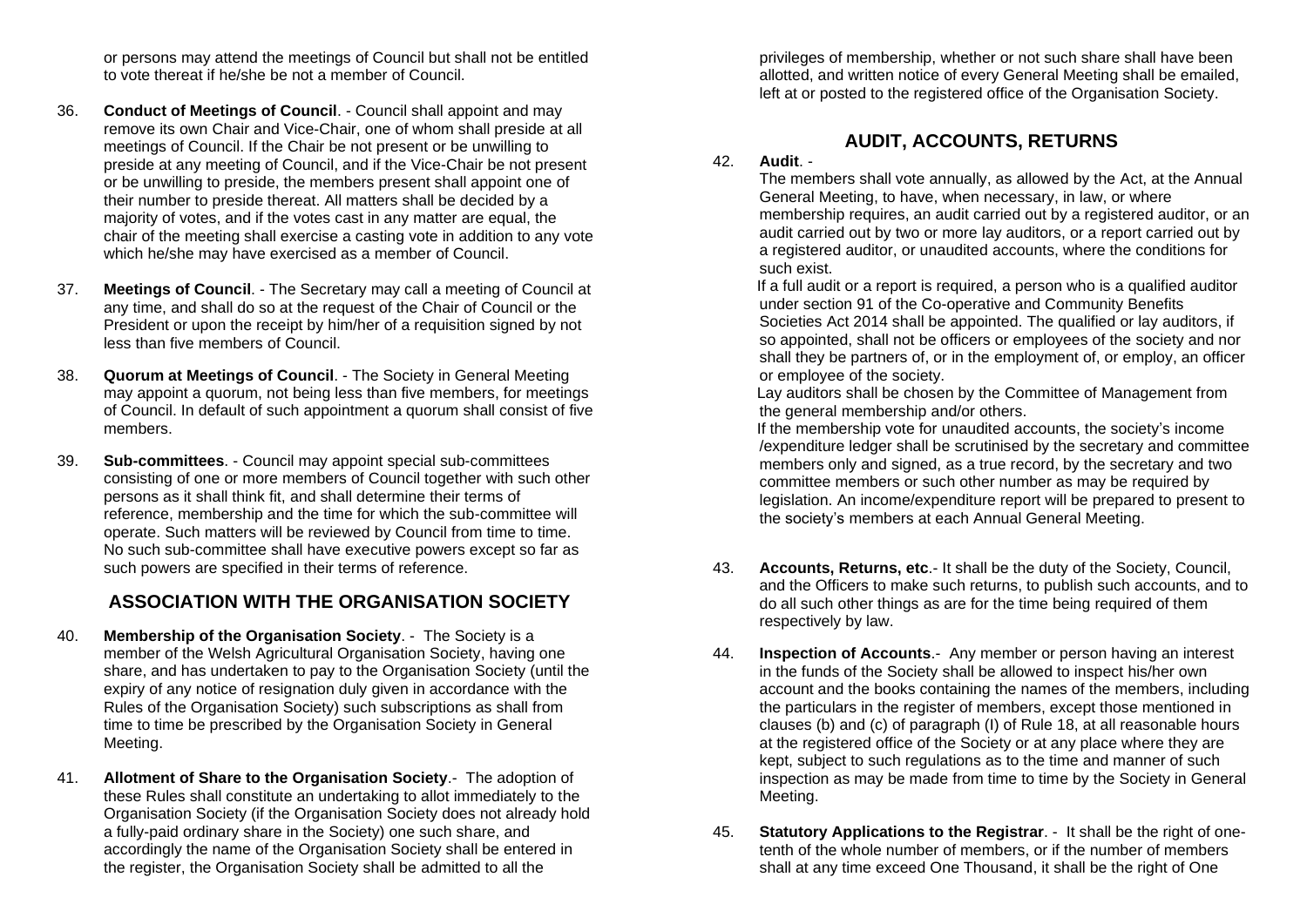Hundred members by an application in writing to the Chief Registrar, signed by them as prescribed by the Treasury Regulations: (a) to apply for the appointment of an inspector or inspectors to examine into the affairs of the Society and to report thereon; (b) to apply for the calling of a Special Meeting of the Society.

Any such application shall be made upon such notice to the Society and shall be supported by such evidence for the purpose of showing reasonable cause for the application as the Chief Registrar shall direct.

46. **Statutory Application: Inspection of Books**. - Any ten members of the Society each of whom has been a member of the Society for not less than twelve months immediately preceding the date of the application may apply to the Registrar in the form prescribed by the Treasury Regulations to appoint an accountant or actuary to inspect the books of the Society and to report thereon, pursuant to the Act.

### **NOMINATIONS AND PROCEEDINGS ON DEATH OR BANKRUPTCY**

47. **Payment of Member's Interest on Death or Bankruptcy**. -

(1) On receiving a claim from the personal representative of a deceased member or the trustee in bankruptcy of a bankrupt member, to any property of such member in the Society, Council shall transfer such property, to which the personal representative or trustee in bankruptcy has become entitled, as the personal representative or trustee in bankruptcy may direct.

(2) Any member may in accordance with the Act nominate a person or persons to whom any of his/her property in the Society at the time of his/her death shall be transferred, but such nominations shall not be effective so as to transfer any such property in excess of the amount for the time being authorised by the Act.

(3) On receiving satisfactory proof of the death of a nominator, Council shall in accordance with the Act either transfer or pay the value of the property validly comprised in the nomination to the persons entitled thereunder.

(4) Every transfer or payment made by Council under the above provisions to any person who at the time appears to Council to be entitled thereunder, shall be valid and effectual against any demand made upon Council or Society by any other person.

## **ARBITRATION**

48. **Arbitration**.- If any dispute shall arise between the Society or any of its Officers and any member or person claiming on account of a member or under the Rules or if any complaint shall be made against any member that can not in the opinion of the Council be properly dealt with under procedures set out in Rule 13 of these rules (Code of Conduct and Disciplinary Procedures), application may be made to Council for redress and if Council shall not bring the parties to agreement, the matter in dispute may be submitted to the arbitration of three persons, one appointed by each of the parties concerned, and the third by the Council of the Organisation Society. The award of the arbitrators shall be final, and the costs of such arbitration shall be borne by the disputing parties in such proportions as the arbitrators may determine. In this rule the word "member" includes any person aggrieved who has for not more than six months ceased to be a member.

## **DISSOLUTION**

49. **Dissolution**. - The Society may at any time be dissolved by the consent of three-fourths of the members, testified by their signatures to an instrument of dissolution in the form provided by the Treasury Regulations or by winding-up in manner provided by the Act.

In the event of the Society being dissolved by instrument of dissolution or by voluntary winding-up any surplus remaining after the satisfaction of all its debts and liabilities and the repayment of the paid up capital shall be divided between the members of the Society in proportion to the use made by them of the facilities provided by the Society during the period of three complete years immediately preceding the commencement of such dissolution or winding-up, such use to be calculated on the basis of an aggregate of the amounts paid or payable by them respectively during the previous three years, in respect of their use of such facilities in accordance with the contract for the time being in force as between the Society and such members during the previous 3 years.

## **RULES**

50. **Amendment**. - These rules may be amended (whether by addition or deletion or substitution) by a resolution carried by two-thirds of the votes cast at a Special General Meeting of which notice, specifying how it is proposed that the Rules be amended, has been given not less than twenty-one days before the date fixed for such meeting; and in no other way. No such amendment of Rules shall have effect until it is registered with the Regulator.